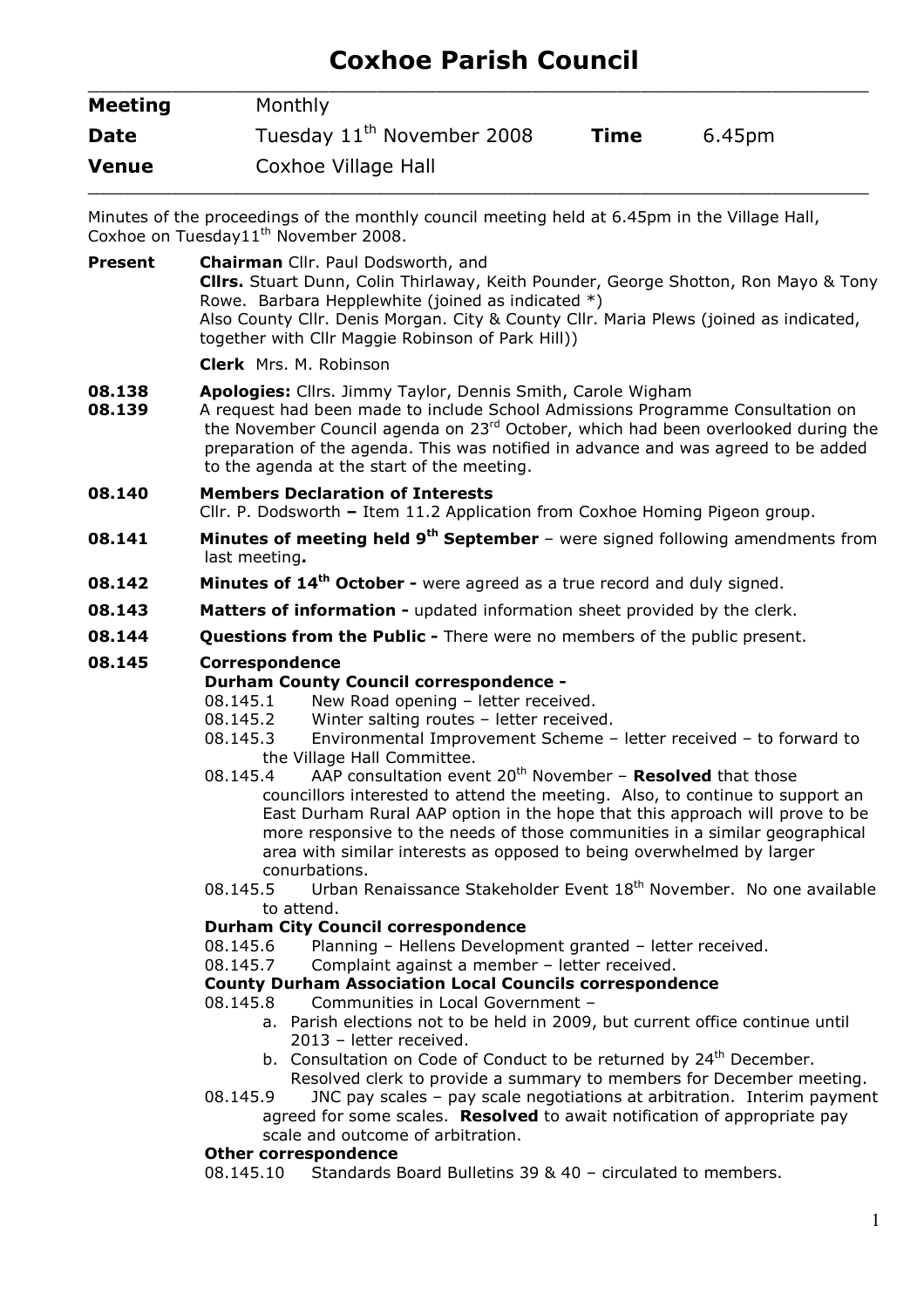- 08.145.11 Quarrington Hill PCC response to letter received. Resolved to provide the information received, as requested, to a member of the public.
- 08.145.12 Hippitots Children's World public footpath complaint Resolved that the clerk investigates and addresses the overgrown footpath and that a request is made for a dog bin in the vicinity with a request for dog warden patrols.
- 08.145.13 Email from B Hepplewhite seeking
	- a. Preference for seat design in the memorial garden as discussed at the October meeting. Polished concrete design confirmed.
	- b. Positions for notice boards & finger pointing signs to encourage walking as discussed at the October meeting. Suggested positions agreed, with the suggestion that an additional sign be included close to the workingmen's Club.
	- c. Support for DCC tree planting to compliment that of the Coxhoe Partnership in front of Wesley Place. Resolved to support this.
- 08.145.14 Valuing People LINK newsletter information received.
- 08.145.15 Mineral Valleys Project & newsletter information received.
- 08.145.16 NHS Seizing the Future Event  $18<sup>th</sup>$  November Resolved to provide a written response supporting the full maintenance of A & E services at Bishop Auckland Hospital.
- 08.145.17 Northeast Surveyors Agenda item under exempt information

08.146 Police Report – (Cllr. Maria Plews & Maggie Robinson - councillor for Park Hill - joined here)

- a. PCSO Neil Wilkinson presented a written report advised members of incidents and action taken.
- b. Training for head-cam is to be provided at some point in the future.
- c. A new beat sergeant and an additional staff member are to join the team shortly.
- d. CCTV and other cameras and related issues discussed. PCSO Williamson confirmed with Colin Williamson that funding for 2 cameras has been put aside, though dealing with technical problems at the moment.
- e. CCTV issues related to the leisure centre Manager has applied for an upgrade of the CCTV.
- f. Concern raised over evening cover. (See below)
- g. Drivers continue to ignore the no entry sign at school mini round-about. HGV's also using this route. This is being monitored and enforcement action taken. Penalties are 3 license points and £60.

#### Resolved –

- 1. To write requesting an increase in evening cover, also for concentrated efforts to reduce anti-social behaviour incidents.
- 2. To write an article for the Chronicle.

# 08.147 Reports

- **08.147.1 CDALC AGM** National Association Local Councils (NALC) increase in membership notified. This together with CDALC membership equates to 5.64 pence per electorate.
- 08.147.2 Coxhoe Willow Cottage Allotments Awaiting confirmation of acceptance of lease.
- **08.147.3** Quarrington Hill Allotments Site inspection report circulated. Also, plot has been relinquished by tenant.

#### Resolved to: -

- a. Re-let the vacant plot
- b. Await City Council's response to land transfer request.

# 08.147.4 Quarrington Hill Speed Visor Site Meeting

#### Resolved to: -

- a. Receive the report and the recommendations therein.
- b. Confirm cost of speed visors, fitting and periodic resiting of these once in situ.
- c. Pursue ordering of the signs for both Quarrington Hill and Coxhoe.
- d. Seek installation as soon as possible.
- **08.147.5** Traffic Management Meeting  $A 50 75\%$  reduction in speeding has been noted since the introduction of traffic calming measures on Front Street. Concerned over Cornforth Lane speeding. Also that the new A688 -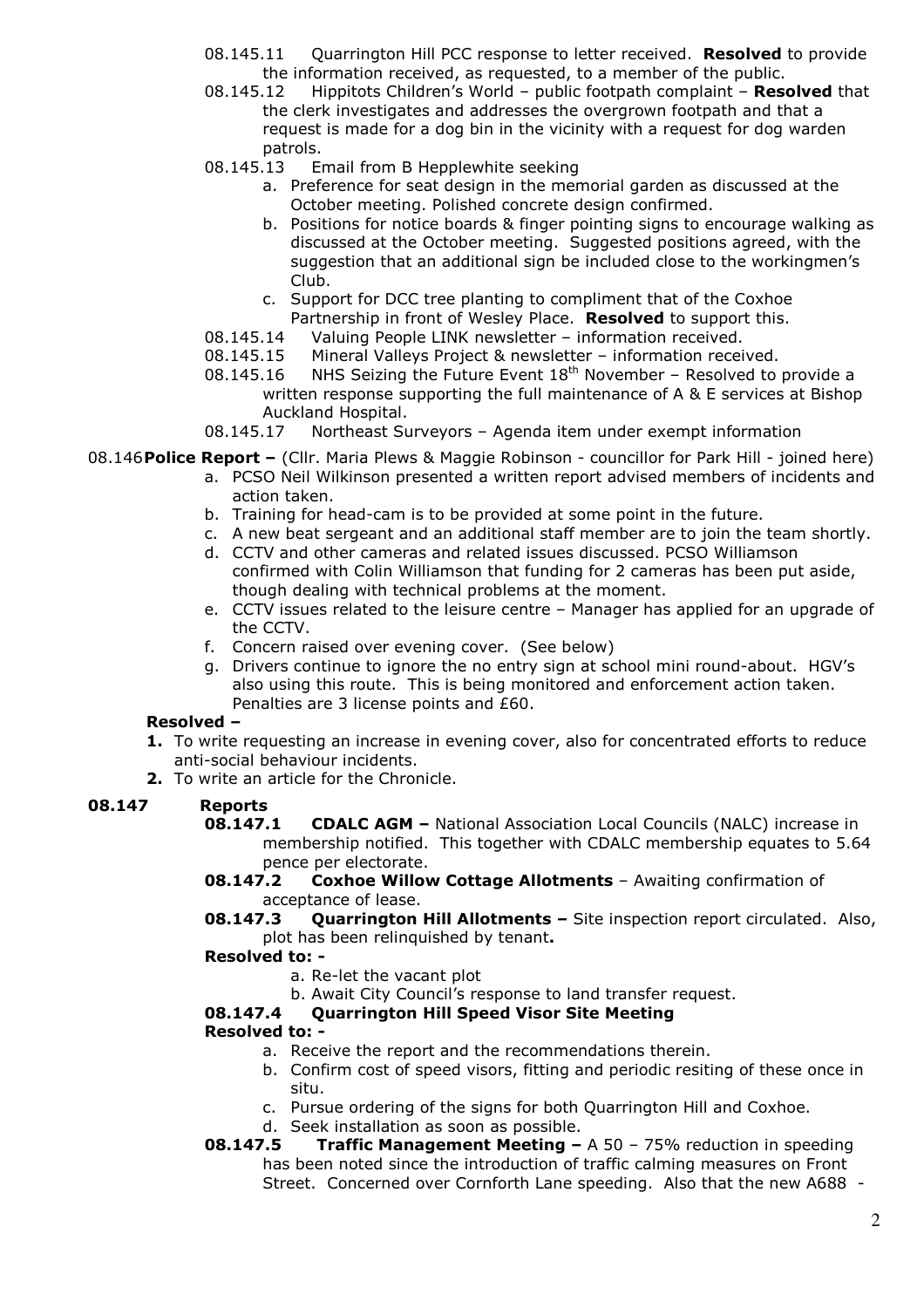Quarrington Hill from Bowburn up Red Briar Bank has led to an increase of traffic on Quarrington Heights, Church Street / Belle Vue.

## Resolved to: -

- a. Seek speed measurements on Front Street once works completed.
- b. Seek an urgent review of traffic speed and volume for A688 Red Briar Bank/ Quarrington Heights / Church Street / Belle View area.
- c. Request the cost of a scheme to address these issues for inclusion in budget setting for 2009-10.
- **08.148** Coxhoe Community Partnership Project update circulated to members. Cllr Hepplewhite advised of the success of the partnership in attracting £60K grant funding for two cycle roots and that there were plans to extend the cycle roots in 2009 – 10. Members congratulated the partnership on its success. The Partnership are also considering a Greenscape Project to develop a master plan for the village greens, improving car parking near the old fish shop using an urban designer / landscape artist to assist. CEDENT are interested in helping, though 10% contribution needed – cost as yet unknown.

URRI scheme – Parking on new areas a concern – Cllr Plews / John Hepplewhite to approach G. Wingrove / Catherine Grezzo to seek possible solution (bollards maybe). Should planters be the decision, then temporary use of the council ones could be an option, though damage during transfer should be considered, as well as who and how they will be moved.

08.149 Ouarrington Hill Village Partnership – no report. However, it was noted that a recent request for payment from Thinford Nurseries may be a duplicate as Quarrington Hill's invoice was paid in advance for 2008-09. Clerk to investigate prior to payment of invoice

## 08.150 School Admissions Programme Consultation –

The consultation period regarding admissions to comprehensive schools is due to close 14th November. Concern expressed that local children have to travel to access any comprehensive school education and that transport to this is restricted to one school when two further schools are approximately the same distance from the village. This takes away the element of choice for Coxhoe children. Designated school transport operates for Tudhoe School, but this is the third school of choice for children. Other schools – Sedgefield Community College provide a minibus for students while Durham Johnston operates a catchment area. Members agreed that there should not be designated feeder schools and that all should be treated on an equal basis and given a choice of schools, with transport provided.

**Resolved that** - the council responds to the consultation requesting equity and open freedom of school choice for children and families; That there is a 'no feeder school policy' and that transport to access the school chosen is provided.

# 08.151 Planning Applications: -

4/08/00920/FPA 4 Pelham Court, Coxhoe – Erection of two storey pitched roof extension to side of existing dwelling and single storey pitched roof extension to rear.

**Resolved -** that there were no objections to the application.

# 08.152 Finance -

- 08.152.1 Budget Update the clerk presented the updated accounts.
- 08.152.2 Members were reminded of the imminent budget setting process and of the need to highlight any projects they wish to consider in advance of setting the precept.
- 08.152.3 Grants and Donations
	- a. Coxhoe Homing Society Resolved that £200 be granted.
	- b. Coxhoe Village Hall Request for an annual grant received. Resolved that £600 be granted.
	- c. Two further requests received on the day of the meeting. These were retained for a decision at the December meeting